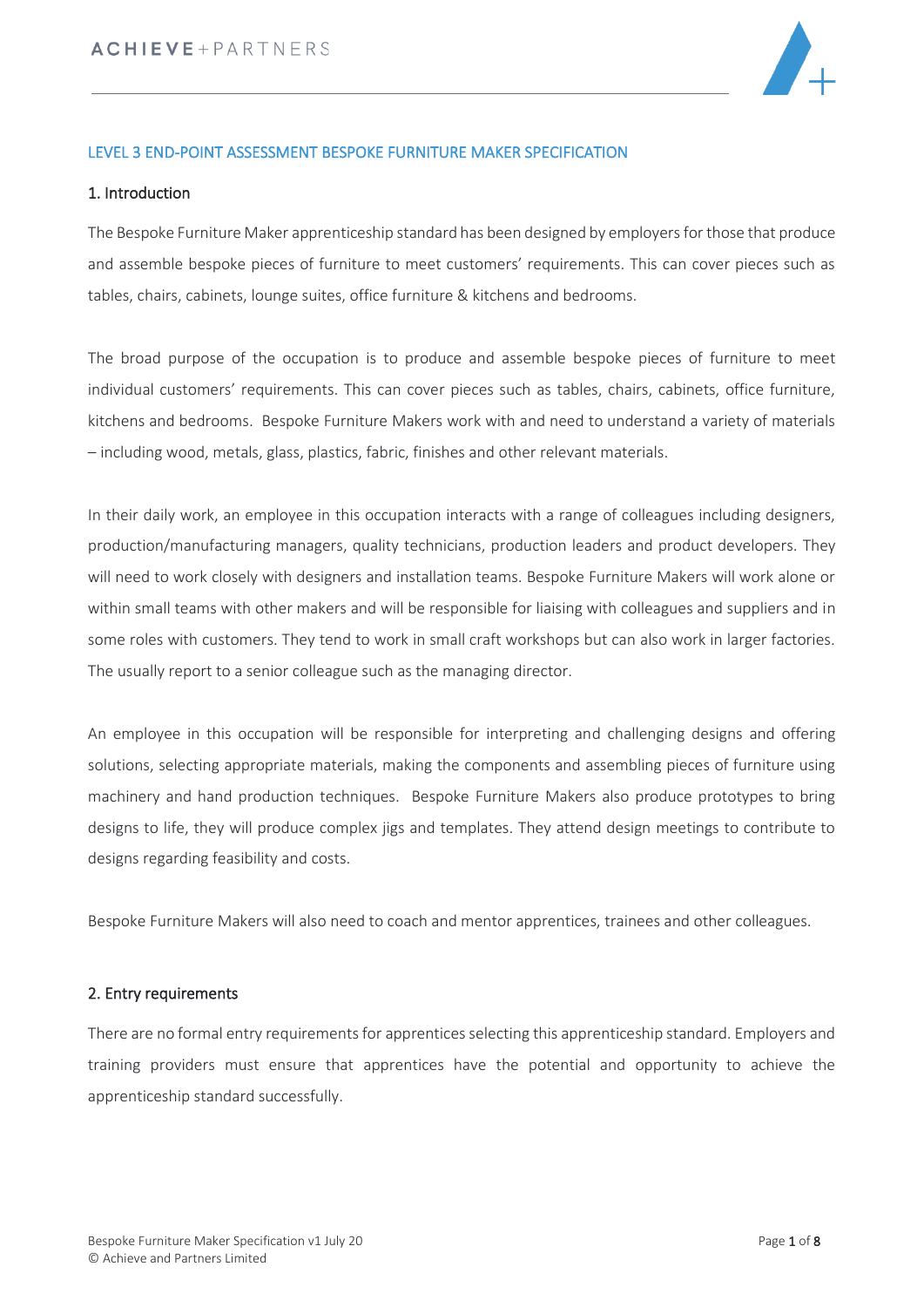

# 3. Qualification details

| Regulator                            | The Office of Qualifications and Examinations Regulation, Ofqual |
|--------------------------------------|------------------------------------------------------------------|
| Type                                 | End-point Assessment                                             |
| Level                                | 3                                                                |
| <b>Qualification Approval Number</b> | 603/7756/2                                                       |
| Operational Start date               | 23rd July 2021                                                   |
| Operational End date                 | 31st July 2024                                                   |

# 4. Gateway

Apprentices must ensure they have met gateway requirements for this standard before booking end-point assessment. Apprentices are required to achieve the following mandated qualifications for this standard:

- Level 2 English
- Level 2 mathematics
- $+$  Apprentice compiled a portfolio of evidence, to support the professional discussion. This is used as an aide memoir during the professional discussion.

Further details on the requirements for gateway can be found in the Gateway Requirements Policy. Evidence of these qualifications must be submitted to Achieve+Partners.

## 5. Duration

Typically, this apprenticeship will take 24 months to complete.

#### 6. Order of end-point assessment

The assessment methods can be delivered in any order.

#### 7. Apprenticeship grading

The apprenticeship is graded fail, pass, distinction. Apprentices must achieve a minimum of a pass in each of the 3 components.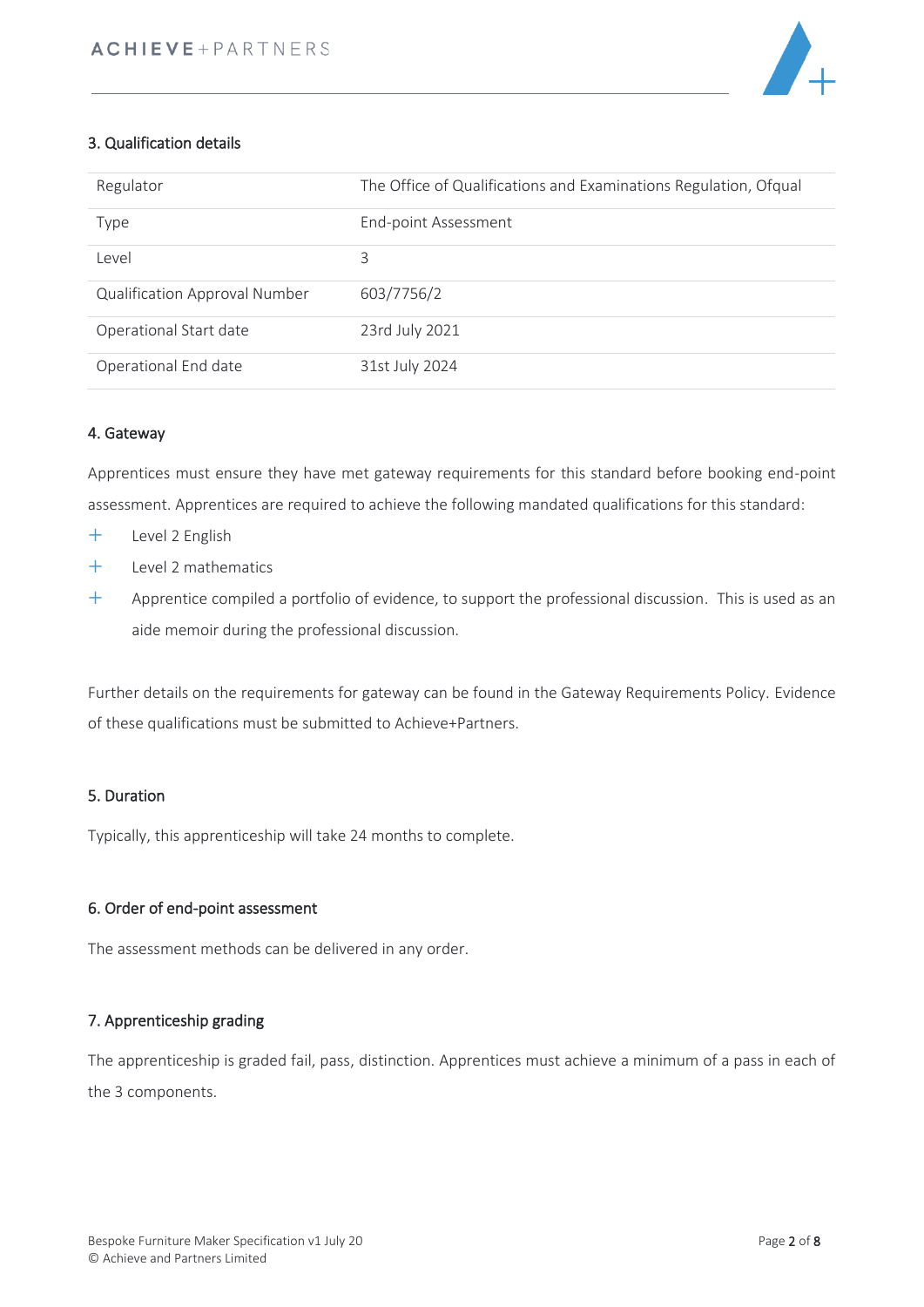

## 8. Re-sits

An apprentice can re-sit a component of their end-point assessment if they fail. In this instance the apprentice cannot be awarded an overall grade of distinction the final grade will be capped at pass. It is expected that a period of further learning will need to be undertaken if the apprentice has to re-sit any part of the end-point assessment. Achieve+Partners can make exemptions to this ruling should reasons for the fail are deemed to be outside the control of the apprentice.

#### 9. End-Point Assessment (EPA) Methods

End-point assessment for this standard includes:

#### Multiple Choice test

|                          | A 45-minute test that has 30 multiple-choice questions that tests the      |
|--------------------------|----------------------------------------------------------------------------|
| What are the             | knowledge assigned to this assessment method.                              |
| requirements?            | The test can be taken in the workplace or at an assessment centre.         |
|                          | The test is available online.                                              |
|                          | We provide online mock tests to help prepare your apprentice for the       |
|                          | knowledge test.                                                            |
| Here are the ways we can | We provide an online learning module that supports the preparation for the |
| help                     | knowledge test.                                                            |
|                          | Our online testing platform provides a simple solution that supports       |
|                          | apprentices undertake their test.                                          |
|                          | We provide feedback against the knowledge criteria.                        |
|                          |                                                                            |

#### Observation with questioning

|               | The observation takes place over a maximum 3-hour period.                |
|---------------|--------------------------------------------------------------------------|
|               | Questions will be asked after the observation is complete over a maximum |
|               | 30-minute period.                                                        |
| What are the  | The independent assessor will ask a minimum of six questions.            |
| requirements? | It is carried out in the workplace.                                      |
|               | Apprentices must be observed by an independent assessor completing work  |
|               | activities in their normal workplace, in which they will demonstrate the |
|               | knowledge, skills and behaviours assigned to this assessment method.     |
|               |                                                                          |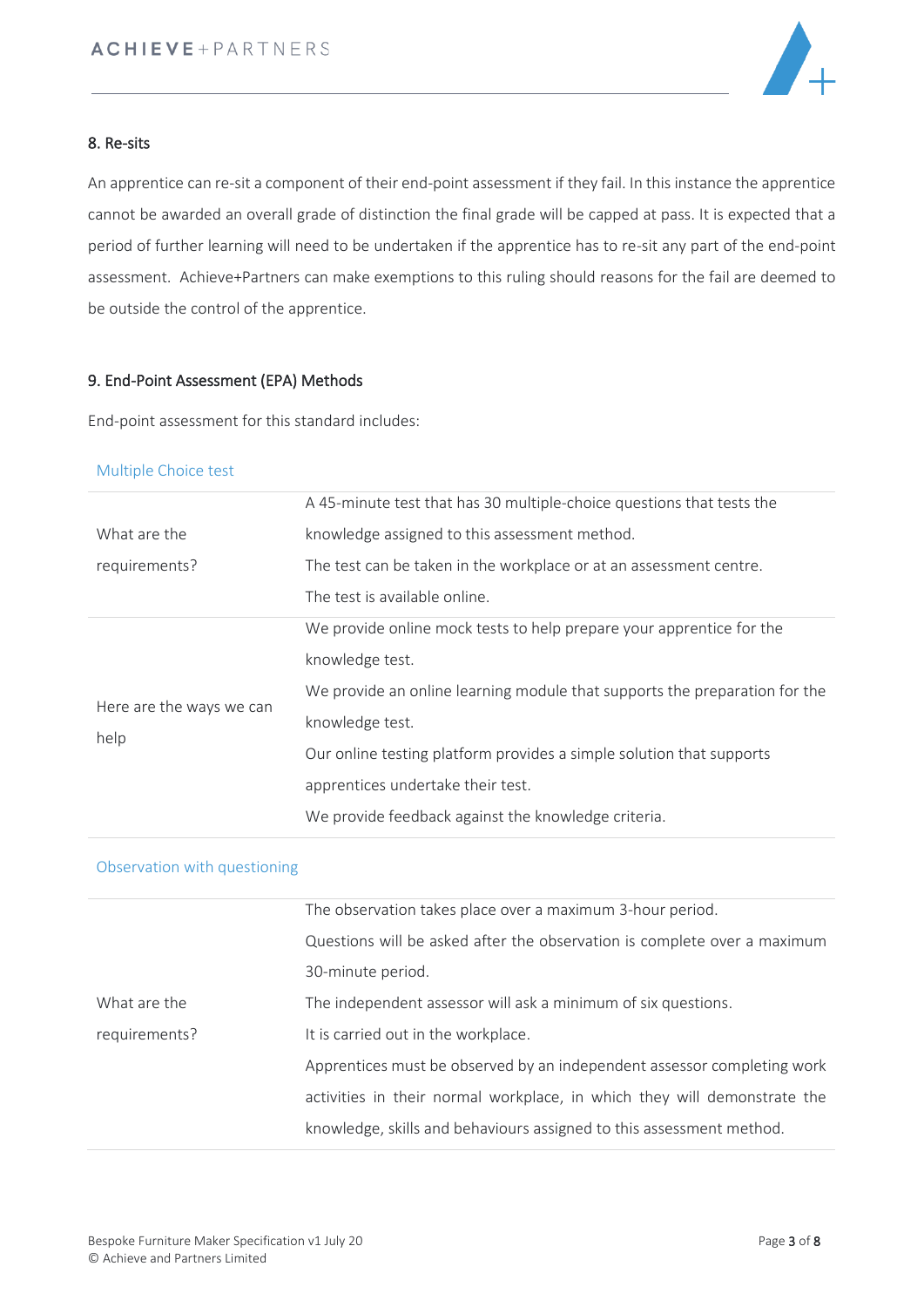

|                          | We provide a set of tasks that need to be demonstrated during the          |
|--------------------------|----------------------------------------------------------------------------|
|                          | observation that reflect the activities that must be observed.             |
| Here are the ways we can | We provide an online learning module that supports the preparation for the |
| help                     | practical observation.                                                     |
|                          | We provide feedback against the grading criteria.                          |

Professional Discussion underpinned by 'Portfolio of evidence'

|                          | The professional discussion must last 60-minutes the independent assessor  |
|--------------------------|----------------------------------------------------------------------------|
|                          | must ask ten open competence-based questions.                              |
| What are the             | The professional discussion can be taken in the workplace or at an         |
| requirements?            | assessment centre.                                                         |
|                          | The questions will assess the knowledge, skills and behaviours assigned to |
|                          | this assessment method.                                                    |
| Here are the ways we can | We provide an online learning module that supports the preparation for the |
| help                     | professional discussion.                                                   |
|                          | We provide feedback against the grading criteria.                          |

# 10. Requirements of the standard

Apprentices must demonstrate all of the knowledge, skills and behaviours listed in the standard.

| Knowledge statements |                                                                                                                                                                                                                                                                                                                                                                                                                                                                           | Method |
|----------------------|---------------------------------------------------------------------------------------------------------------------------------------------------------------------------------------------------------------------------------------------------------------------------------------------------------------------------------------------------------------------------------------------------------------------------------------------------------------------------|--------|
| K1                   | health, safety and environmental management and risk assessment for example<br>Control Of Substances Hazardous to Health (COSHH), Provision and Use of Work<br>Equipment Regulations (PUWER), Health And Safety At Work Act (HASAWA),<br>Reporting of Injuries, Diseases and Dangerous Occurrences Regulations (RIDDOR) and<br>manual handling                                                                                                                            | KT     |
| K <sub>2</sub>       | furniture making drawings, specifications, scales, technical terms related to furniture<br>making, for example terms such as bunching, beading, chamfer, marquetry                                                                                                                                                                                                                                                                                                        | P      |
| K <sub>3</sub>       | visualisation of final furniture making designs                                                                                                                                                                                                                                                                                                                                                                                                                           | P      |
| K4                   | furniture making industry materials - limitations and uses of materials, defects -<br>characteristics including wood and timber, manmade composite materials including<br>plywood, MDF (Medium Density Board) and MFC (Melamine Faced Chipboard),<br>veneers, laminates, edging materials, stains and finishes, fixtures and fittings<br>(including glass, plastics, electrical components and fittings), fabrics, springs,<br>manmade and natural fillings and adhesives | KT     |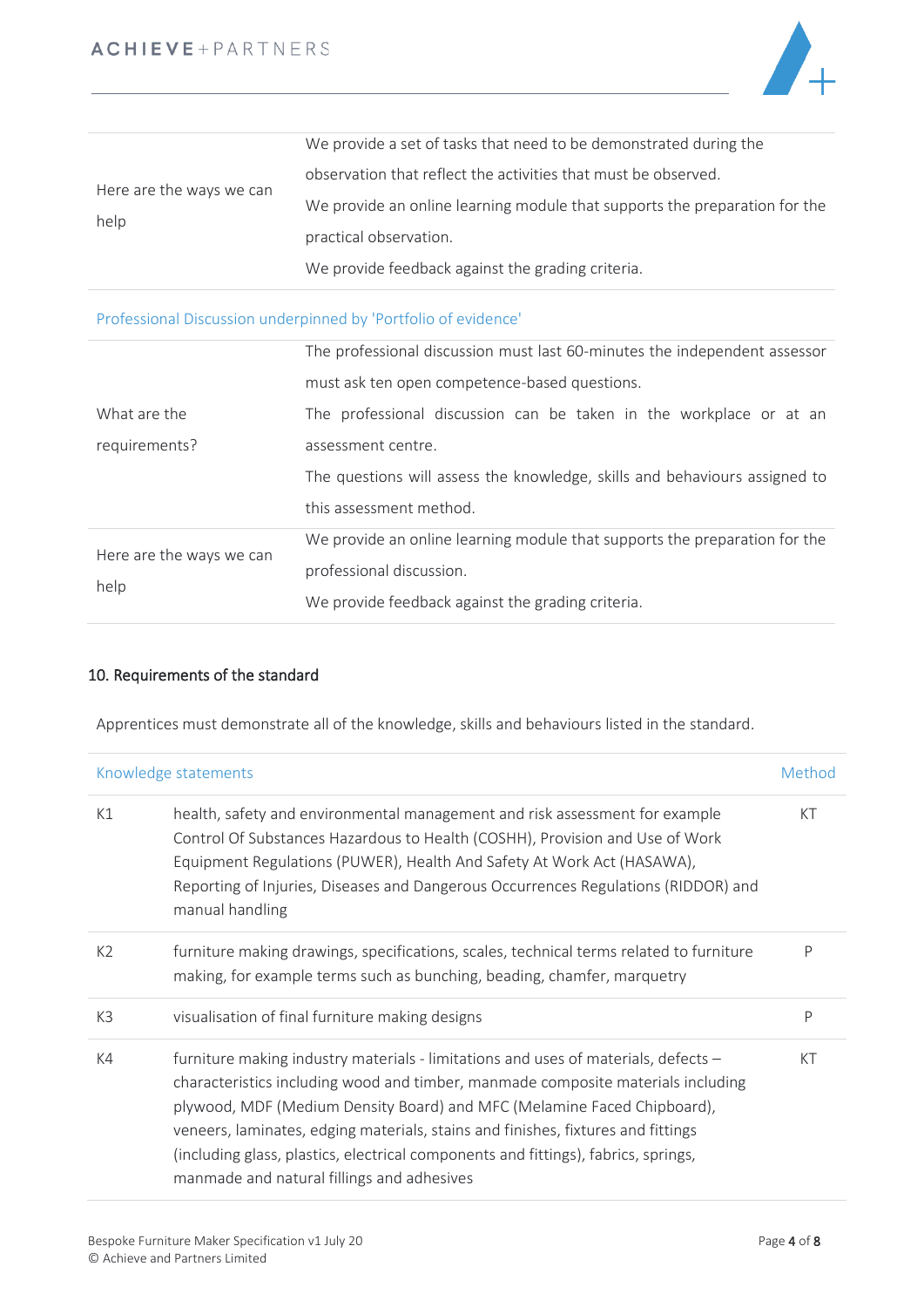

| Knowledge statements |                                                                                                                                                                                                                                     | Method     |
|----------------------|-------------------------------------------------------------------------------------------------------------------------------------------------------------------------------------------------------------------------------------|------------|
| K <sub>5</sub>       | how to reduce waste in furniture making                                                                                                                                                                                             | P          |
| K <sub>6</sub>       | furniture manufacturing/production methods for example cutting, bending, molding,<br>laminating and assembly                                                                                                                        | P          |
| K7                   | drawings, specifications, scales, technical terms related to furniture making                                                                                                                                                       | $\circ$    |
| K8                   | construction methods for furniture produced for example doweling, jointing, gluing                                                                                                                                                  | O          |
| K9                   | quality standards and control methods for example British and European standards                                                                                                                                                    | КT         |
| K10                  | current legislation related to furniture machinery and equipment used in your<br>workplace for example Safe Use of Woodworking Machinery Approved Code of<br>Practice                                                               | КT         |
| K11                  | Safe Systems of Work, the formal procedures for safe methods and procedures<br>adopted during work activities, for relevant processes, including use and<br>maintenance of machinery used                                           | $\bigcirc$ |
| K12                  | how to create complex jigs and templates to meet furniture making specifications                                                                                                                                                    | P          |
| K13                  | machine tooling used for example drills, blades or profile cutters                                                                                                                                                                  | O          |
| K14                  | how to operate furniture making machinery, tools and equipment used                                                                                                                                                                 | O          |
| K15                  | fixtures and fittings used in furniture making, for example brackets, hinges, runners<br>and handles                                                                                                                                | O          |
| K16                  | assembly methods used in furniture making                                                                                                                                                                                           | $\circ$    |
| K17                  | joints used in furniture making                                                                                                                                                                                                     | P          |
| K18                  | adhesives used in furniture making                                                                                                                                                                                                  | P          |
| K19                  | quality standards you need to meet                                                                                                                                                                                                  | O          |
| K20                  | faults and problems that could occur and problem-solving techniques for example<br>plan-do-check-act or root cause analysis                                                                                                         | O          |
| K21                  | furniture finishing preparation methods for example sanding                                                                                                                                                                         | $\circ$    |
| K22                  | different furniture finishes, their limitations and uses for example stains, sealers,<br>lacquers/UV (ultraviolet), primers, solvents and water-based materials, paints, waxes,<br>oils, grain fillers, patinas, varnish and polish | KT         |
| K23                  | effective communication skills and techniques including verbal, written and physical<br>non-verbal                                                                                                                                  | P          |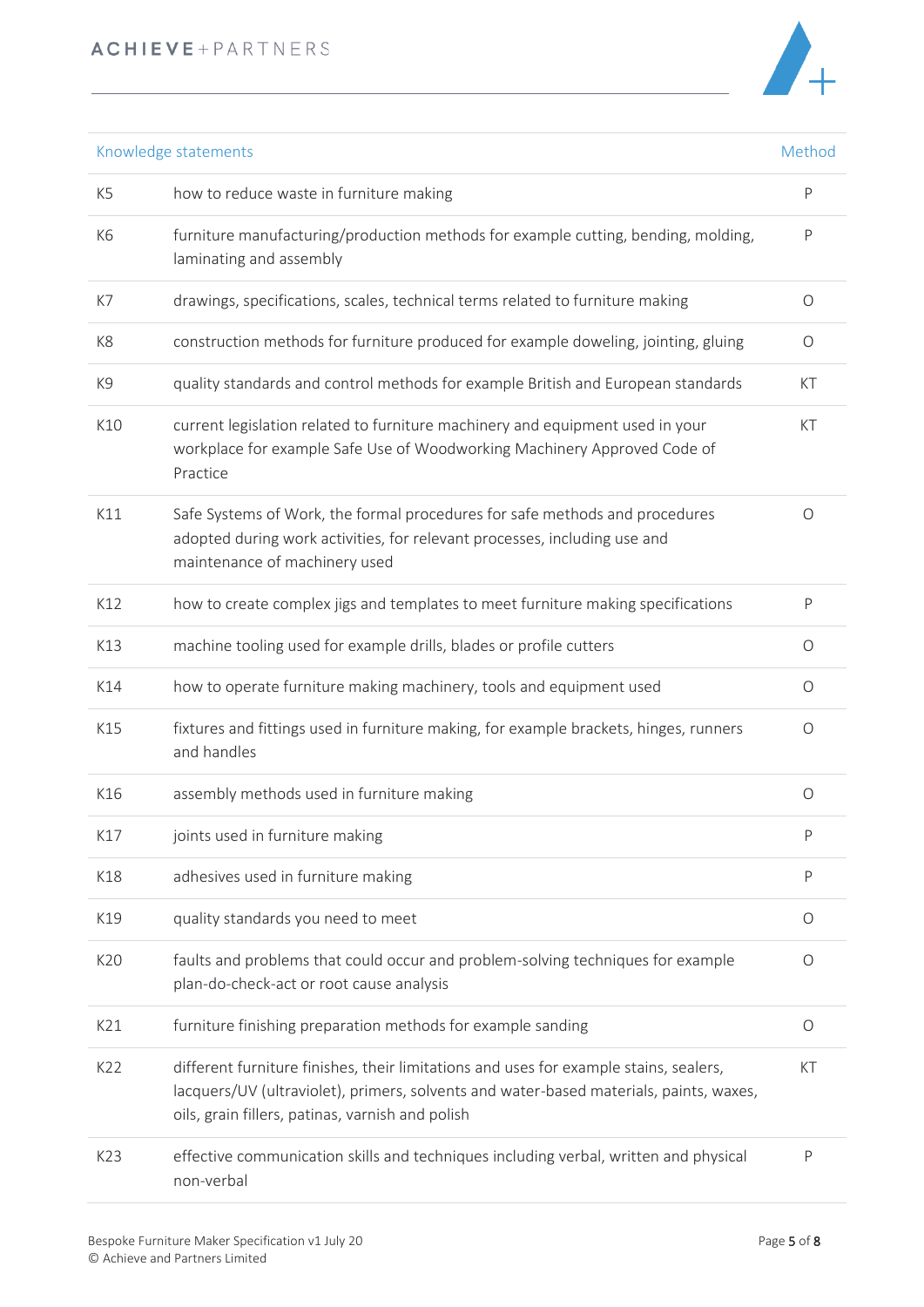

| Knowledge statements |                                                                                                                                                                                   | Method       |
|----------------------|-----------------------------------------------------------------------------------------------------------------------------------------------------------------------------------|--------------|
| K24                  | coaching, mentoring and feedback techniques                                                                                                                                       | P            |
| Skills statements    |                                                                                                                                                                                   | Method       |
| S1                   | work safely at all times, wearing appropriate PPE, adhering to COSHH records and<br>completing health and safety records and reports                                              | 0            |
| S <sub>2</sub>       | operate equipment to PUWER regulations                                                                                                                                            | $\circ$      |
| S <sub>3</sub>       | carry out health and safety risk assessments                                                                                                                                      | P            |
| S4                   | create furniture making specifications, cutting lists and other relevant information<br>from designs                                                                              | P            |
| S <sub>5</sub>       | identify any problems and issues that may occur such as feasibility or cost                                                                                                       | P            |
| S <sub>6</sub>       | challenge furniture making designs and offer solutions to any problems identified, for<br>example can the design be made, is it the wrong wood species                            | P            |
| S7                   | identify materials used in furniture making for example wood and timber, manmade<br>composite materials                                                                           | 0            |
| S <sub>8</sub>       | select appropriate materials to meet furniture making specification for example wood<br>and timber, manmade composite materials                                                   | $\circ$      |
| S9                   | manage furniture production including setting timescales and priorities to meet<br>company objectives and delegating furniture making work tasks to others                        | P            |
| <b>S10</b>           | cut, sand, bore, drill, create joints, mould, saw and plane wood and components                                                                                                   | 0            |
| S11.                 | calibrate measuring equipment and use accurately                                                                                                                                  | Ő            |
| S12                  | create complex jigs and templates to meet furniture making specifications for<br>example Lock Jigs, Jigs for making Arcs as well as Jigs for making Frieze and Dentil<br>Moulding | $\mathsf{P}$ |
| S13                  | set up appropriate tooling to meet furniture making specifications                                                                                                                | $\circ$      |
| S14                  | set up machinery, tools and equipment to meet furniture making specifications                                                                                                     | $\circ$      |
| <b>S15</b>           | operate and use machinery, tools and equipment to meet furniture making<br>specifications                                                                                         | $\circ$      |
| S16                  | maintain furniture machinery, tools and equipment within limits of responsibility for<br>example lubricating machinery, keeping machinery clean, sharpening tools                 | P            |
| S17                  | fit, fix and assemble components to meet furniture making specifications                                                                                                          | $\circ$      |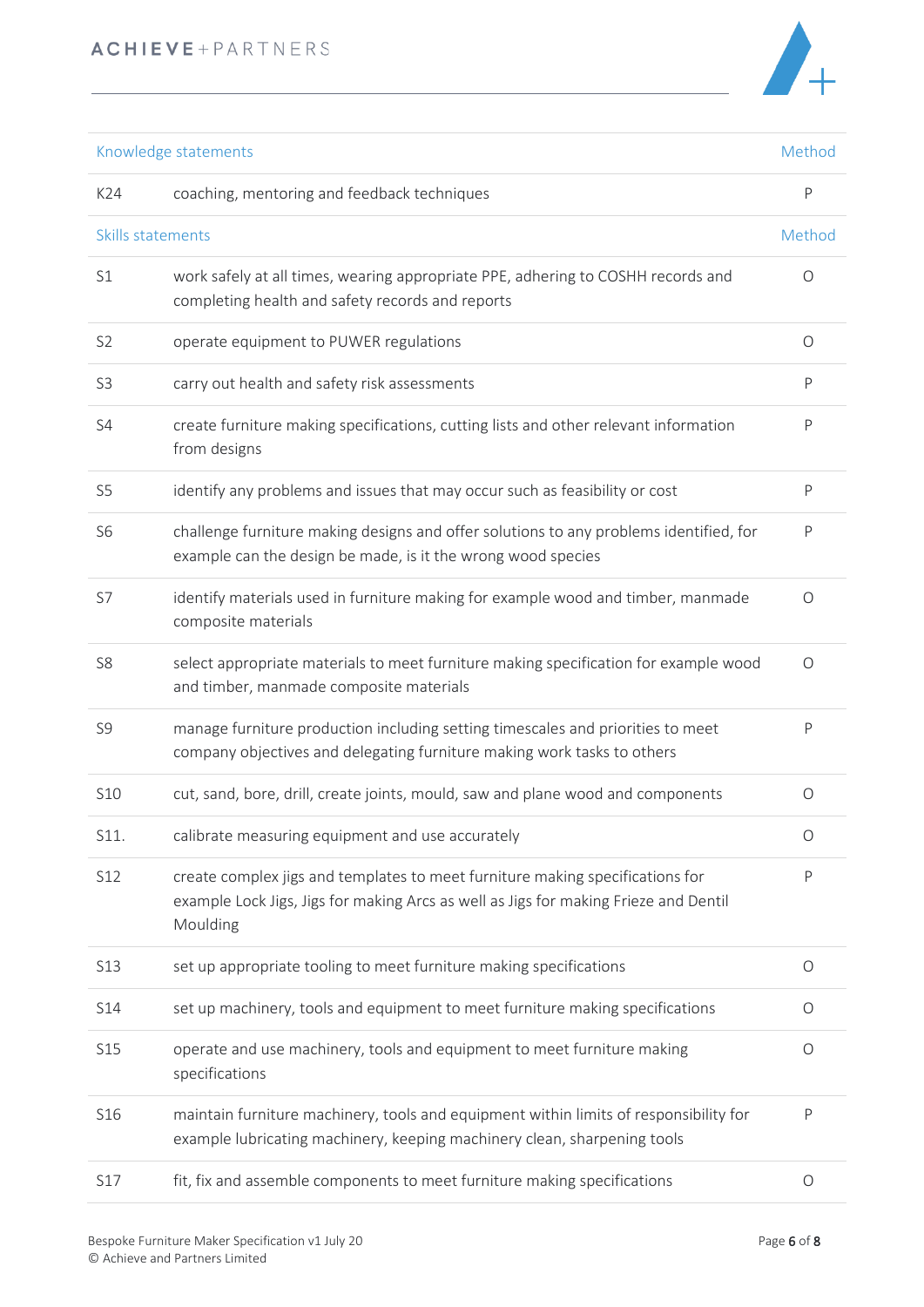# ACHIEVE+PARTNERS



|                | Skills statements<br>Method                                                                                                                                                                                                |              |
|----------------|----------------------------------------------------------------------------------------------------------------------------------------------------------------------------------------------------------------------------|--------------|
| <b>S18</b>     | use cramps to assemble components                                                                                                                                                                                          | O            |
| S19            | attach fixtures and fittings to meet furniture making specifications                                                                                                                                                       | O            |
| <b>S20</b>     | create joints to meet furniture making specifications                                                                                                                                                                      | $\mathsf{P}$ |
| S21            | test and check furniture and components against specifications for example open and<br>close drawers                                                                                                                       | 0            |
| S22            | rectify and remedy any faults, for example marking and blisters, defects, scratches,<br>marks, density, holes, weave                                                                                                       | O            |
| S23            | identify trends in furniture making faults                                                                                                                                                                                 | P            |
| S24            | prepare surfaces for furniture finishes for example sanding                                                                                                                                                                | O            |
| <b>S25</b>     | repair any defects identified for example blooming, moisture, temperature,<br>blotching, runs, streaks, curing, and silicones - orange peel, fish eye                                                                      | O            |
| S26            | apply appropriate finishes including by hand and by spray gun for example stains,<br>sealers, lacquers/UV, primers, solvents and water-based materials, paints, waxes, oils,<br>grain fillers, patinas, varnish and polish | O            |
| S27            | apply effective communication techniques at all levels including written and verbal<br>communication skills                                                                                                                | P            |
| <b>S28</b>     | identify training needs of self and others                                                                                                                                                                                 | P            |
| <b>S29</b>     | maintain own continued professional development (CPD)                                                                                                                                                                      | P            |
| <b>S30</b>     | give appropriate feedback and support to others                                                                                                                                                                            | P            |
| S31            | seek constructive feedback on own skills and techniques against current standards                                                                                                                                          | P            |
| S32            | evaluate own skills and expertise                                                                                                                                                                                          | P            |
|                | <b>Behaviour statements</b>                                                                                                                                                                                                | Method       |
| B1             | have a safety-first attitude, ensuring the safety of self and others as appropriate                                                                                                                                        | 0            |
| B <sub>2</sub> | be flexible in changing environment and demands                                                                                                                                                                            | P            |
| B <sub>3</sub> | maintain focus and concentration during furniture making activities                                                                                                                                                        | P            |
| B4             | demonstrates a positive can-do attitude by looking at every situation with a sense of<br>enthusiasm                                                                                                                        | P            |
| <b>B5</b>      | has a methodical approach to furniture making tasks                                                                                                                                                                        | P            |